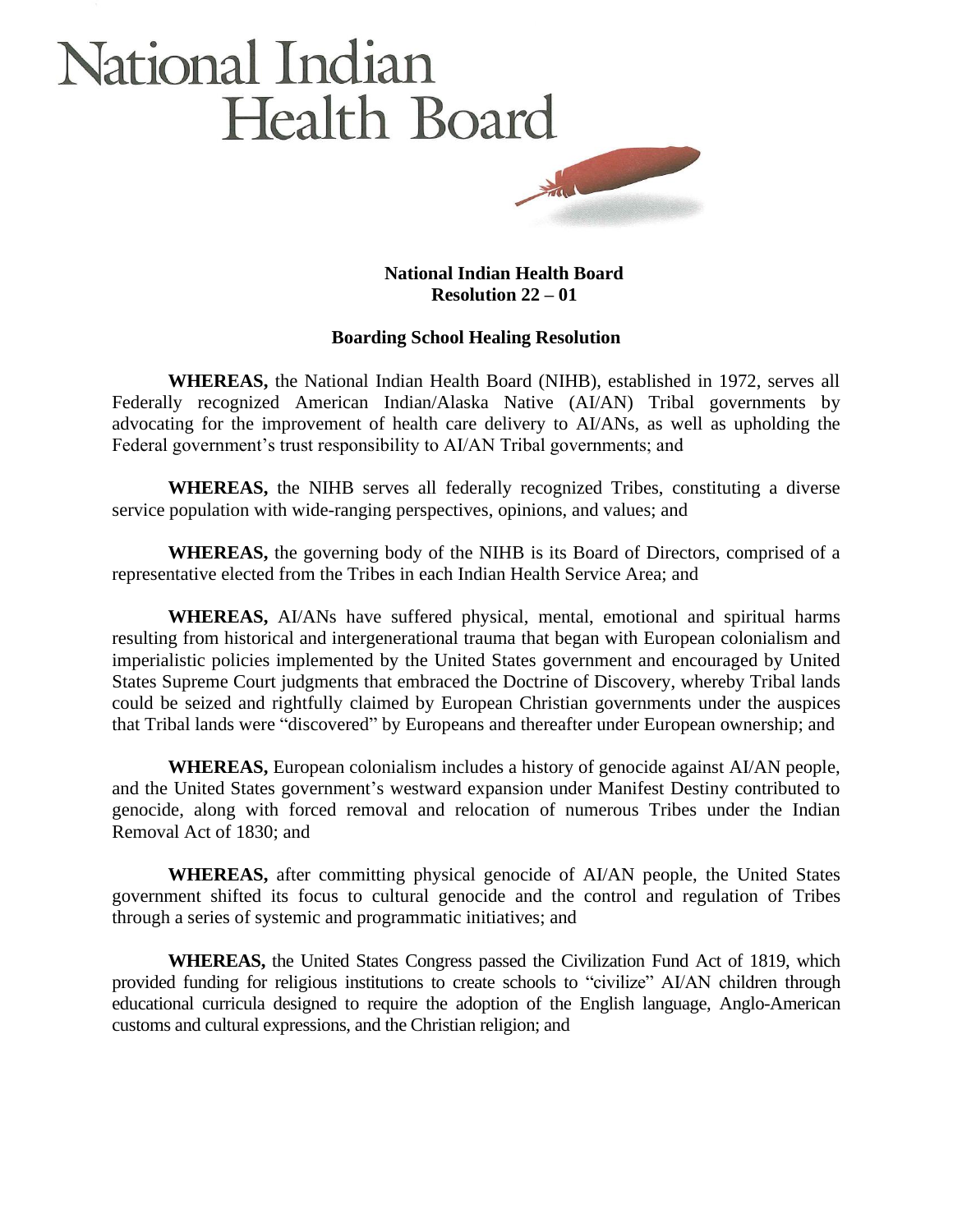**WHEREAS,** in 1869 the United States government, as a part of deliberate and coercive efforts to assimilate AI/ANs into non-Native culture, adopted the Indian Boarding School Policy with systemic and programmatic designs to eradicate AI/AN language, culture, and identity through forced separation and removal of AI/AN children from their families and Tribal communities; and

**WHEREAS,** between 1869 and the 1960s, more than 100,000 AI/AN children were removed from their family homes and placed in any of over 350 schools operated by the federal government and both Protestant and Catholic churches; and

**WHEREAS,** AI/AN children in boarding schools were punished for speaking their Native languages, banned from expressing traditional or cultural practices, stripped of traditional clothing and hair, and experienced physical, mental, emotional and spiritual abuse, including malnourishment, sexual assault, and medical experimentation; and

**WHEREAS,** many AI/AN children died at boarding schools while separated from their families and Tribal communities, the true number of which is currently unknown due in part to suppression and inaccessibility of both government and church records; and

**WHEREAS,** Secretary of the Interior Deb Haaland ordered the Federal Indian Boarding School Initiative on June 21, 2021, under the supervision of the Assistant Secretary for Indian Affairs, and described as a "comprehensive review of the troubled legacy of federal boarding school policies," with emphasis on cemeteries and potential burial sites of AI/AN children who died while attending Indian Boarding Schools; and

**WHEREAS,** the over 100-year implementation of cultural genocide at Indian Boarding Schools is not relegated to distant memory but exists in the living memory of many Tribal members today, and the legacy of unresolved historical and intergenerational trauma caused by the schools has created health inequities and disparities, detrimental physical and behavioral health outcomes, and lack of meaningful connection to Native identity for many Tribal members; and

**WHEREAS,** research links AI/AN historical and intergenerational trauma to increased rates of depression, suicidal ideation, substance use disorders, domestic violence and sexual assault, and a lower life expectancy than any other group in the United States; and

**WHEREAS,** AI/AN communities are in need of support for Tribal-specific healing and trauma-informed care that addresses the unique history of the AI/AN experience as a path to processing grief and resolving historical and intergenerational trauma resulting from Indian Boarding Schools; and

**WHEREAS**, neither the United States nor Christian institutions have offered meaningful or adequate apology, nor an offer of redress for the generations of harm caused by programmatic cultural genocide against AI/AN children, families, communities, and Tribes; and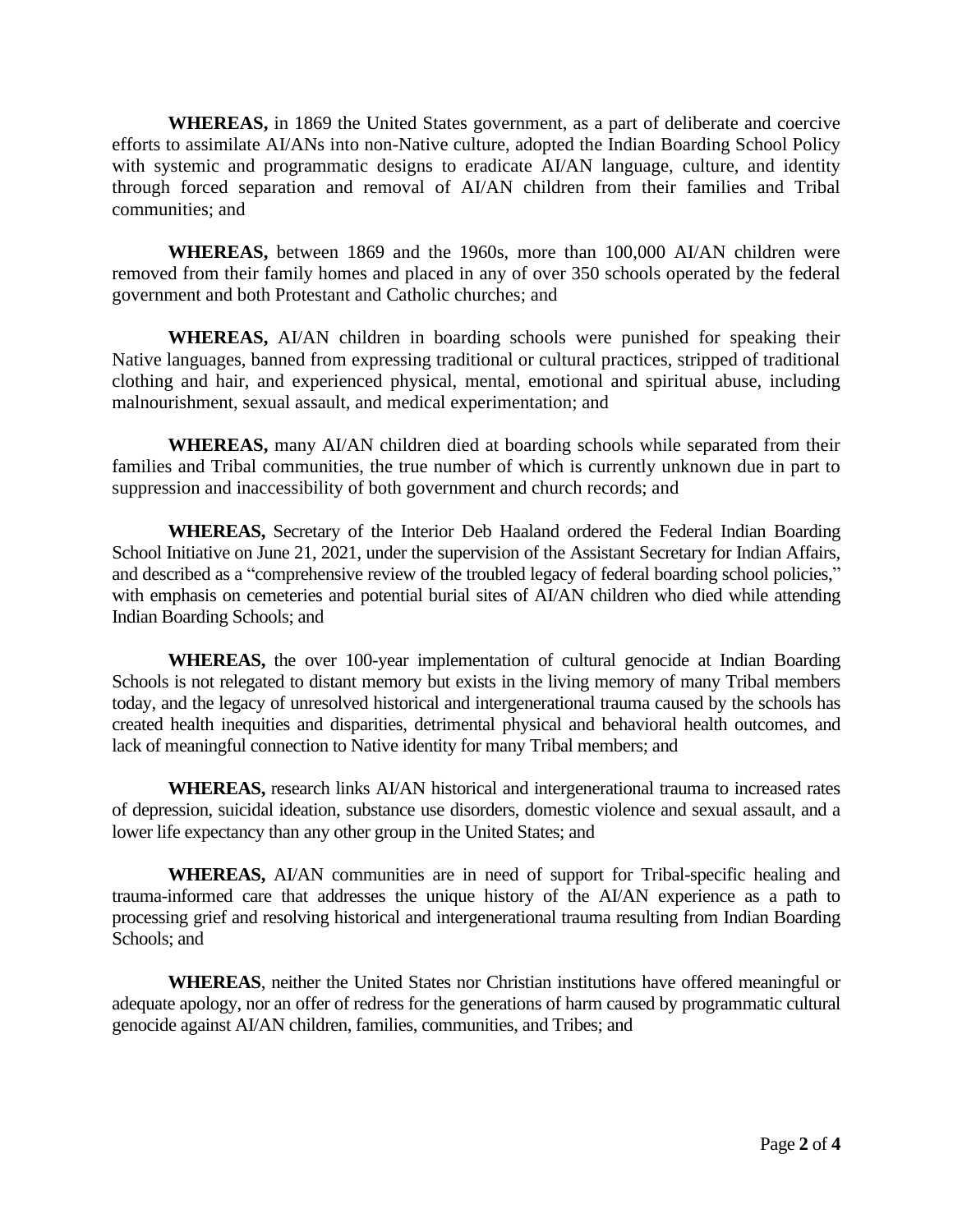**WHEREAS,** the NIHB has performed and documented significant work related to addressing the harm of historical and intergenerational trauma and the efficacy of Tribally led and culturally appropriate healing in relation to the holistic health outcomes for AI/AN people; and

**WHEREAS,** on September 30, 2021, Congress introduced the Truth and Healing Commission on Indian Boarding School Policies Act, which establishes the Truth and Healing Commission on Indian Boarding School Policies in the United States to "investigate the impacts and ongoing effects of the Indian Boarding School Policies," and to protect unmarked graves and support repatriation and identification of Tribal nations and children who were removed.

**NOW THEREFORE BE IT RESOLVED,** that the Board of Directors of the National Indian Health Board does hereby encourage the United States government to accept responsibility for boarding school policy and the continuing impact of historical and intergenerational trauma**,** and to take meaningful steps to provide redress for these harms; and

**BE IT FURTHER RESOLVED,** that the National Indian Health Board does hereby encourage the United States government to provide direct, non-competitive funding for Tribal Nations in recognition of Tribal sovereignty and in honor of federal trust and treaty responsibilities, to assist with healing from historical and intergenerational trauma caused by Indian boarding school policy, to provide Tribal Nations with necessary resources to create systemic and programmatic services that encourage reclamation and revitalization of AI/AN language, culture and identity that boarding school policy was designed to eradicate; and

**BE IT FURTHER RESOLVED,** that the National Indian Health Board does hereby support all congressional efforts to pass legislation approving the Truth and Healing Commission on Indian Boarding School Policies Act and similar initiatives; and

**BE IT FINALLY RESOLVED,** that the National Indian Health Board does hereby encourage Christian churches involved in the establishment and implementation of boarding school policy to accept responsibility for their roles, to formally apologize for their roles, and to support efforts for healing work in their communities and in the reclamation and revitalization of AI/AN identity.

## **CERTIFICATION**

The foregoing resolution was adopted by the Board, with quorum present, on the  $24<sup>th</sup>$  day of February, 2022.

\_\_\_\_\_\_\_\_\_\_\_\_\_\_\_\_\_\_\_\_\_\_\_\_\_\_

 **Chairperson, William Smith**

**ATTEST:**